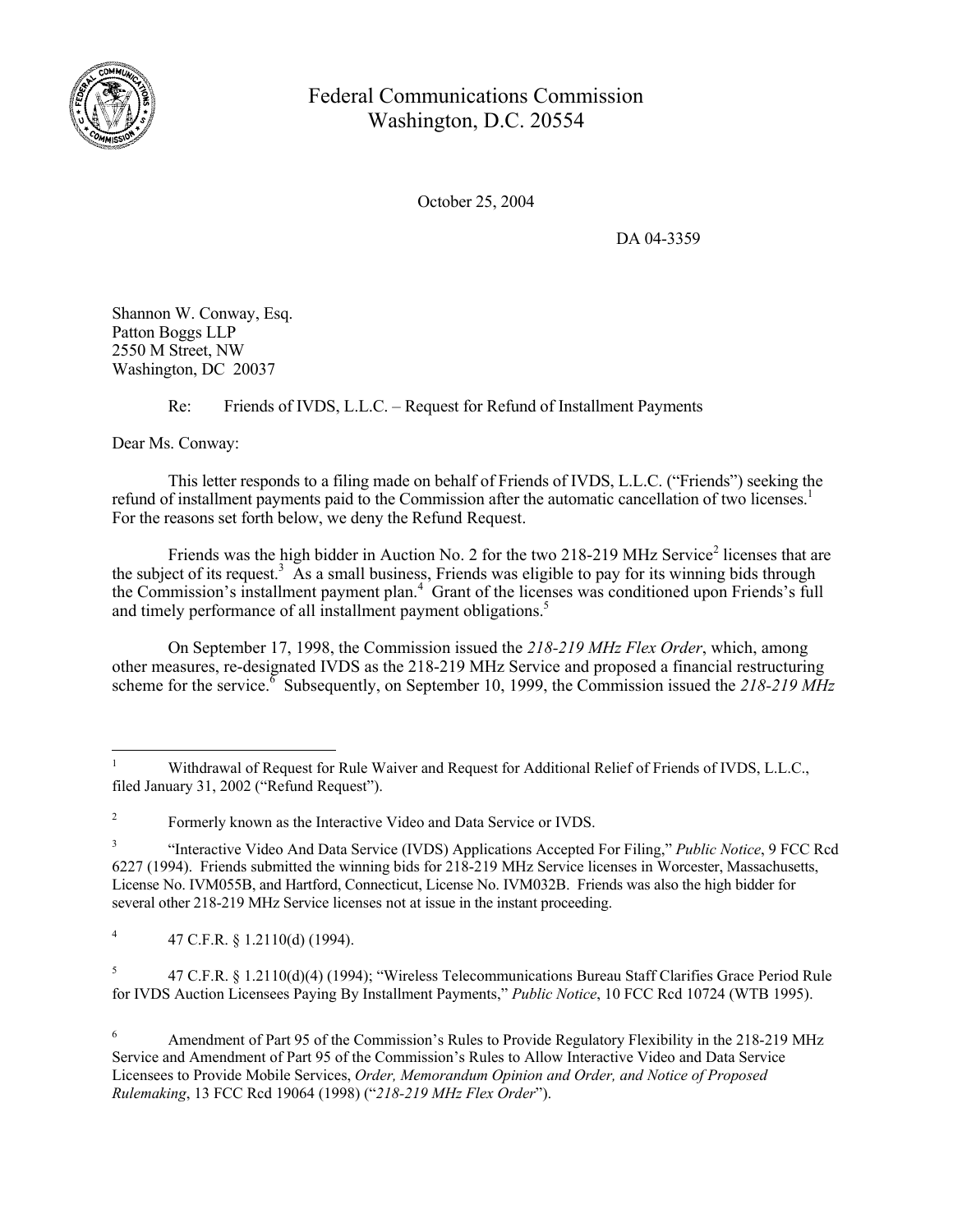Shannon W. Conway, Esq. October 25, 2004 Page 2

*Order*, which modified the regulations governing the licensing of this service<sup>7</sup> and adopted a financial restructuring plan for "Eligible Licensees."<sup>8</sup> Eligible Licensees could choose between (i) reamortization of principal and interest installment payments over the remaining term of the license ("resumption option"); (ii) an amnesty option, in which Eligible Licensees could have all of the outstanding debt forgiven on any of the licenses that they chose to surrender to the Commission for reauction; or (iii) license prepayment, in which Eligible Licensees could retain or return as many licenses as they desired, as long as the licensees prepaid the outstanding principal owed for the retained licenses.<sup>9</sup> Each Eligible Licensee was obligated to make its election by the Election Date.<sup>10</sup>

In the *218-219 MHz Order*, the Commission also indicated that for those Eligible Licensees that elected resumption, the first quarterly installment payment was due at the end of the third month after the Election Date, *i.e.*, April 30, 2001.<sup>11</sup> Thereafter, additional installment payments were due every quarter for the remaining years of the 10 year term of the license. The licensees electing resumption were also subject to the Commission's installment payment rules that allow a licensee to use up to two quarterly grace periods, subject to late payment fees, if the licensees require additional time to submit an installment payment.<sup>12</sup> Under the Commission's installment payment rules, if a licensee fails to make a quarterly installment payment with the associated late fees within the two quarterly grace periods, it will be in default, its license will automatically cancel, and it will be subject to debt collection procedures.<sup>13</sup>

Friends, as an Eligible Licensee, chose to forgo the opportunity to obtain amnesty, and instead, selected the payment resumption option.<sup>14</sup> However, Friends failed to make the April 30, 2001 quarterly

8 Eligible Licensees are licensees that: (i) were current in installment payments as of March 16, 1998; (ii) were less than ninety days delinquent on the last payment due before March 16, 1998; or (iii) had properly filed grace period requests under the former installment payment rule. *218-219 MHz Order,* 15 FCC Rcd at 1499-1500 ¶ 4.

9 *Id*. at 1519-1529 ¶¶ 34-53.

<sup>10</sup> *Id.* at 1529 ¶ 54. The Election Date was established as the last day of the third month following publication of the *218-219 MHz Order* in the Federal Register. *Id*. at 1524 n.155. *See also* "Implementation Procedures for the Report and Order and Memorandum Opinion and Order Addressing the 218-219 MHz Services (Formerly Known as Interactive Video and Data Services (IVDS))," *Public Notice*, 15 FCC Rcd 7329, 7330-31 (WTB 2000) ("*Implementation PN*"); "Federal Communications Commission Announces Change to The Election Date For 218- 219 MHz Service," *Public Notice,* 16 FCC Rcd 4007 (2001); "Wireless Telecommunications Bureau Announces Revised Election Date (January 31, 2001) and Amended Eligibility List For 218-219 MHz Service," *Public Notice,* 16 FCC Rcd 5937 (WTB 2001).

<sup>-&</sup>lt;br>7 Amendment of Part 95 of the Commission's Rules to Provide Regulatory Flexibility in the 218-219 MHz Service, *Report and Order and Memorandum Opinion and Order,* 15 FCC Rcd 1497 (2000) ("*218-219 MHz Order*"); Amendment of Part 95 of the Commission's Rules to Provide Regulatory Flexibility in the 218-219 MHz Service, *Order on Reconsideration*, 14 FCC Rcd 21078 (1999).

<sup>11</sup> *218-219 MHz Order,* 15 FCC Rcd at 1523-24 ¶¶ 43-44; *Implementation PN,* 15 FCC Rcd at 7333.

<sup>&</sup>lt;sup>12</sup> 47 C.F.R. § 1.2110(g)(4)(i)-(iv).

<sup>13</sup> *Id.* 

<sup>14</sup> *Implementation PN,* 15 FCC Rcd at 7333.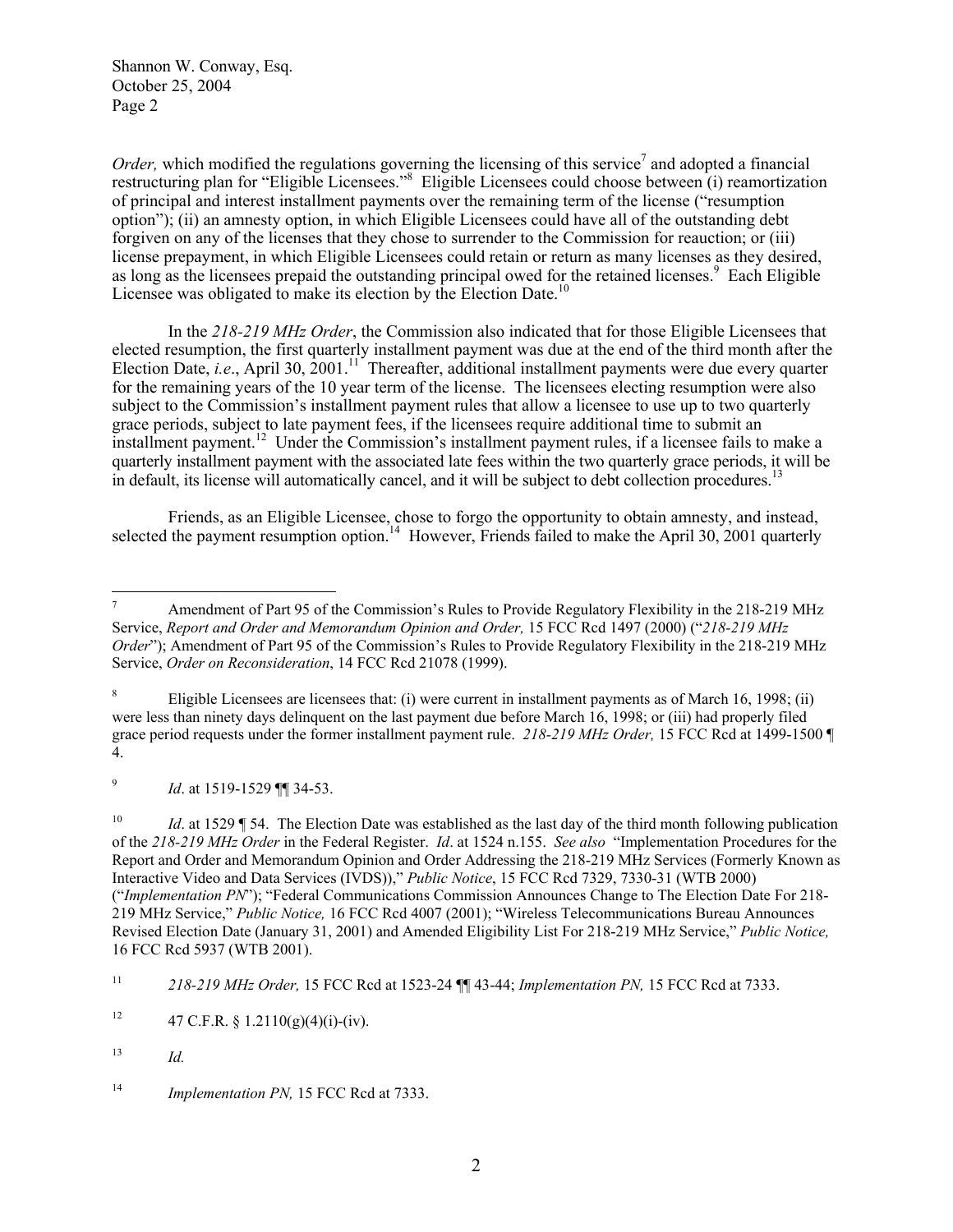Shannon W. Conway, Esq. October 25, 2004 Page 3

installment payment for its Worcester and Hartford licenses within the time required by the rules.<sup>15</sup> As a result, these two licenses cancelled by operation of the Commission's rules. After cancellation of the licenses. Friends made a payment on the licenses in the amount of \$113,907.96. Subsequently, Friends filed a request for waiver seeking the Commission's acceptance of its late installment payment and waiver of the automatic cancellation provisions primarily asserting that its untimely installment payment was due to an administrative error on its part.<sup>16</sup> Shifting its approach, Friends withdrew its Waiver Request explaining that it had lost the financing for its licenses.<sup>17</sup> At the same time, Friends sought the return of funds paid to the Commission after the cancellation of its licenses.<sup>18</sup>

In support of its Refund Request, Friends contends that because the licenses cancelled automatically, the Commission could not apply the untimely payment to the cancelled licenses or any other account.<sup>19</sup> Friends argues that there is no language in Section 1.2110(g), or other provisions of the Commission's rules, which provides the Commission with authority to retain untimely payments after a license has cancelled.<sup>20</sup> Friends's argument ignores the clear language of the Commission's rules and applicable orders. In the *Order on Reconsideration of the Third Report and Order*, the Commission specifically stated that "when a licensee defaults on an installment payment, its license automatically cancels without any action by the Commission and the *entire* outstanding debt obligation becomes subject to debt collection procedures."<sup>21</sup> Similarly, Section 1.2110(g)(iv) indicates that if a licensee fails to make a quarterly installment payment with the associated late fees within the two quarterly grace periods, "it will be in default, its license will automatically cancel, and it will be subject to debt collection procedures."<sup>22</sup> Having forgone the opportunity to obtain amnesty for its debt obligation, Friends cannot now be relieved of its debt or impede the Commission's ability to collect on the debt by retaining the untimely installment payment. Thus, the Commission has the authority to retain the entire \$113,907.96 amount deposited by Friends.

 $15\,$ 15 Request for Rule Waiver of Friends of IVDS, L.L.C. at 3, filed November 7, 2001 ("Waiver Request"); Refund Request at 3. Because Friends has withdrawn the Waiver Request, there is no need to act on it. *See* Refund Request at 4.

 $16\,$ Waiver Request.

<sup>&</sup>lt;sup>17</sup> Refund Request at 4.

<sup>18</sup> *Id*.

<sup>19</sup> 19 *Id*.

<sup>20</sup> *Id*.

<sup>&</sup>lt;sup>21</sup> Amendment of Part 1 of the Commission's Rules – Competitive Bidding Procedures, WT Docket No. 97-82, *Order on Reconsideration of the Third Report and Order, Fifth Report and Order, and Fourth Further Notice of Proposed Rule Making*, 15 FCC Rcd 15293, 15317 ¶ 43 (2000) (in relevant part, "*Order on Reconsideration of the Third Report and Order*") (emphasis added); *see also* 47 C.F.R. § 1.2110(g)(4); Amendment of Part 1 of the Commission's Rules – Competitive Bidding Procedures, WT Docket No. 97-82, *Third Order on Reconsideration of the Third Report and Order*, 19 FCC Rcd 2551 (2004).

<sup>&</sup>lt;sup>22</sup> 47 C.F.R.  $1.2110(g)(4)(iv)$ ; *see also Implementation PN*, 15 FCC Rcd at 7333.